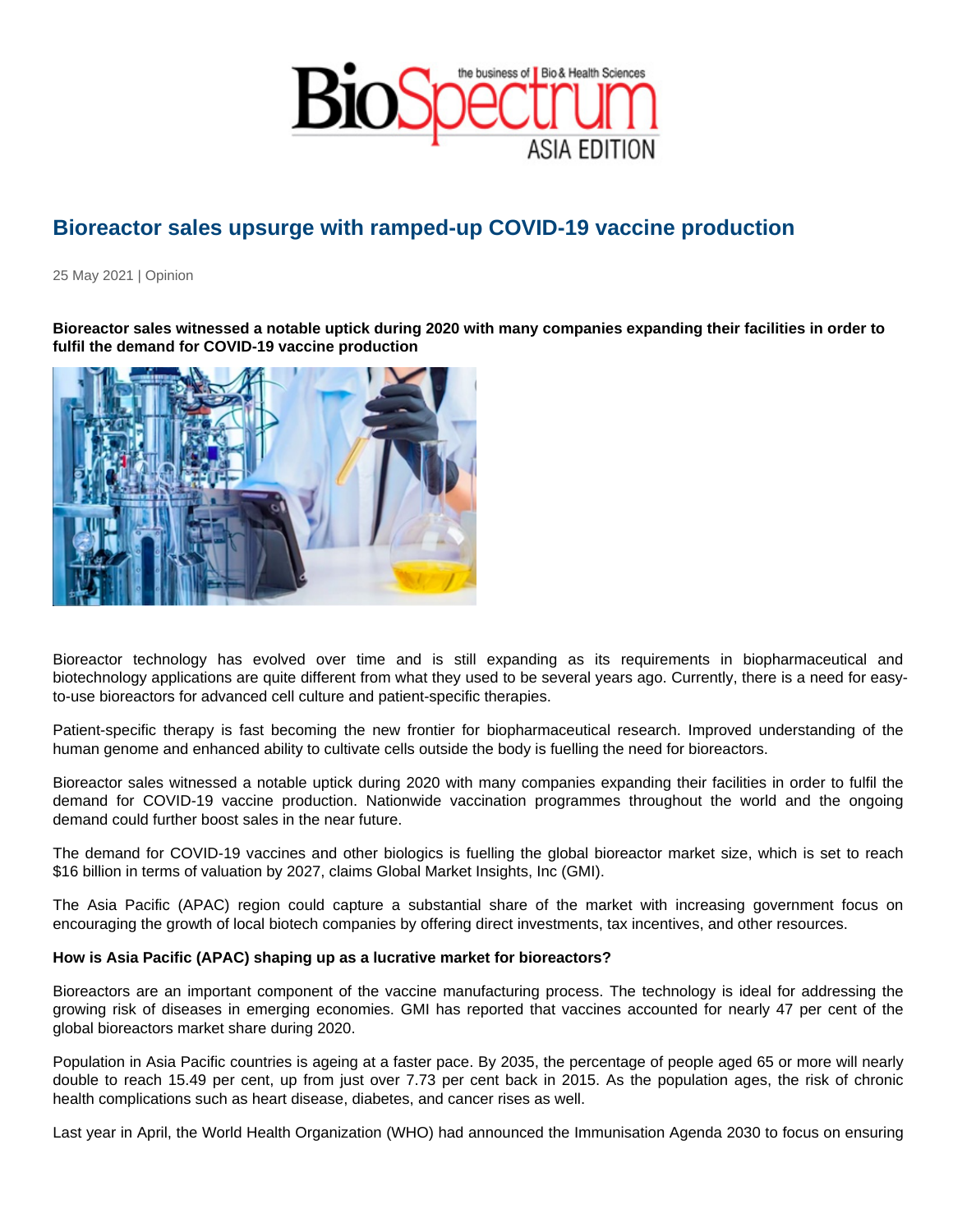that each and every individual around the world fully benefits from vaccines for improving health and well-being. Immunisation has been one of the greatest success stories in modern medicine, preventing an estimated 2-3 million infectious disease deaths each year. The COVID-19 pandemic has further highlighted the importance of immunisation in preserving human and economic health.

However, in the Asia Pacific, routine vaccination or life course immunisation is a significantly under-utilised public health intervention. Unlike in Europe and North America, in some APAC countries, the importance of routine vaccination is not well recognised by policymakers nor well by the people. As a result, elective vaccination rates are considerably low.

The UN had proclaimed 2021-2030 to be the Decade of Healthy Ageing, to improve the quality of life of older people and their families by delivering people-centric primary health services specifically for older adults. While nationwide vaccination efforts are already underway in the Asia Pacific region, government initiatives for immunisation of populations could create a significant need for different vaccines, indicating a lucrative growth outlook for the Asia Pacific bioreactor industry.

## **Extensive vaccine development efforts influencing bioreactor demand in APAC**

As respective governments aim to boost COVID-19 vaccine development and distribution, biologics companies are ramping up production to meet the regional demand which could rise exponentially in the coming years. Some of the leading examples underscoring the deployment of bioreactors across the Asia Pacific are expounded below.

**China**: Chinese biologics technology giant WuXi Biologics in February 2021 announced the successful launch of GMP operation at its MFG5 Drug Substance (DS) production site with a total capacity of 36,000L from nine 4,000L single-use bioreactors. The MFG5 launch brings the company's overall capacity to 90,000L. The launch highlights WuXi Biologics' industry-leading strategy of combining multiple single-use bioreactors to enable large-scale biologics production. This approach could be more efficient and sustainable than conventional stainless steel bioreactors and could experience widespread adoption in the coming years.

**India**: In September last year, ABEC, a leading provider of integrated solutions for biopharma companies, had delivered six 4,000L CSR bioreactors to Pune-based Serum Institute of India to speed up the production of NVX CoV2373, the Novavax' COVID-19 vaccine candidate. Serum Institute had announced that it will utilize ABEC's single-use technology to accelerate the supply of NVX CoV2373 throughout India and other low- and middle-income countries.

Bengaluru-based CDMO Kemwell Biopharma had upgraded its infrastructure to accelerate process development. The expansion includes installation of Ambr 250, a high-performance equipment powered by 12 fully automated mini bioreactors at a 250ml scale.

The Ambr 250 allows client projects to adjust 12 different media conditions, gases, and temperatures, helping them identify the most optimal process resulting in a higher titer while minimising the cost per experiment, improving in-lab productivity considerably. The CDMO also added three 5L glass bioreactors, bringing the total number of 5L and 10L bioreactors to 12. Kemwell announced plans to further expand its manufacturing capacity with the addition of three new single-use bioreactors.

**South Korea**: South Korea's Samsung Biologics had teamed up with pharma company AstraZeneca in a long-term \$331 million deal which will help AstraZeneca expand its biologics manufacturing foothold in the Asia Pacific region. The two companies will collaborate to develop specific products at Samsung Biologics' Incheon-based facility. The South Korean contract development and manufacturing (CDMO) form had signed a \$231 million deal with GlaxoSmithline (GSK) in May and announced a plethora of contracts with smaller biopharmaceutical companies.

**Australia:** In November 2020, AstraZeneca had signed an agreement with the Australian government and a local biotech firm CSL to commence the local production of COVID-19 vaccine candidate developed by the University of Oxford for nationwide distribution during the first half of 2021. Reportedly, the production began at CSL's bioreactor facility located in Victoria with the manufacturing of vials containing COVID-19 vaccine cells frozen under liquid nitrogen.

## **How are technological aspects reinforcing the future of the bioreactor industry?**

With a need for improved productivity and quality in drug manufacturing, the biopharmaceutical industry is rapidly moving towards the use of bioreactor technology with integrated real-time monitoring and advanced analytics that can enable automation, improve data-driven quality control, and drive performance. However, multiple options are available for sensors and technologies that monitor critical process parameters (CPPs) or cell culture variables. In addition, cell culture vessels can be stainless steel bioreactors, reusable glass bioreactors, or single-use systems.

The sensors and monitoring technologies for these configurations must be specifically designed to be compatible with the